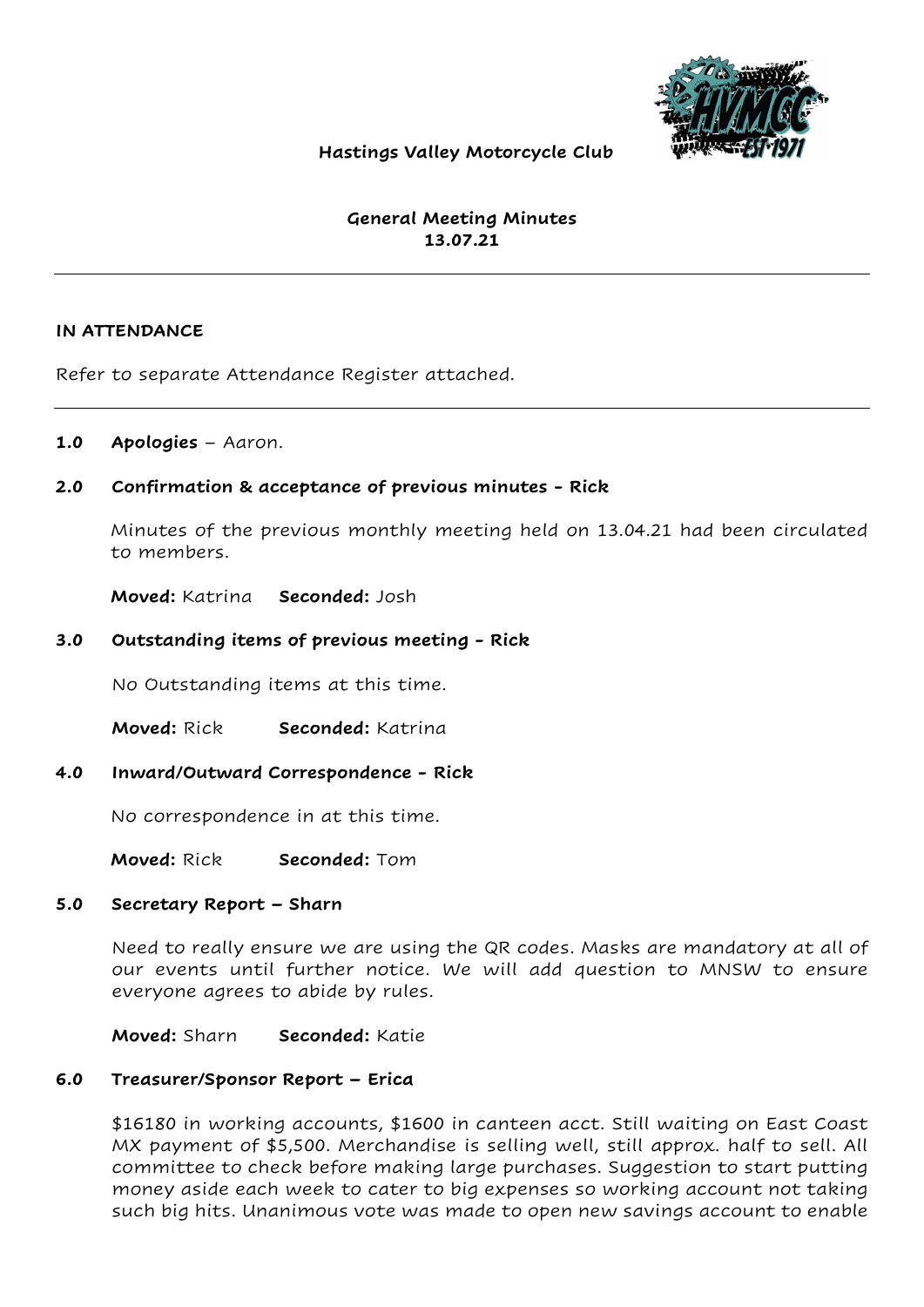transfer of funds each week. This is a fee free account so will not cost the club anything to have this open.

Moved: Erica Seconded: Rick

## 7.0 Report – Canteen – Sharn/Erica/Katie

We really need to order smarter. Order more in bulk and store at Slade's. We did not make as much over East Coast due to the weather, riders pulling out and the Sunday being cut short by Michel.

Moved: Sharn Seconded: Katie

#### 8.0 Report – Race Day – Katrina.

Need to set up permit once licence numbers are available. Ridernet will be available for entries late next week. We need more volunteers to help run the days. Erica to double check with Keith that he is ok for race day.

Moved: Katrina Seconded: Erica

#### 9.0 Report – Track - Luke

Track needs a lot of dirt. Josh and Pud went out to track and unblocked the drainage issue. Thank you for that. Luke heading out Friday this week and Friday next to work on track for double header. Need helpers to come out and do groundwork. Chris heading out from Wed afternoon if anyone able to help. Hot water to be checked for showers. Gas bottles need to be organised and Sharn to order diesel.

Moved: Luke Seconded: Tom

#### 10.0 Report – Coaching – Tom

31/1 Aug – Danny Ham coaching clinic to be held. Tom to organise more kick starts, with a blurb on how to get started.

Moved: Tom Seconded: Rick

#### 11.0 Canteen – Sharn

We need to ask for more help during race days for the canteen – Sharn to put people on marshalling in canteen where possible and see how this goes. Joint effort to order between Sharn, Katie and Erica. Simplify the menu and redo pricing. Freezer at Leah's need to be picked up. Tom to look at asking hospitality at TAFE if they have students needing to be signed off that can help us.

Moved: Sharn Seconded: Katrina

#### 12.0 Interclub Comp – Rick

More details to come but basically Ben Blanchette at Coffs is hoping to run an interclub comp (Northern Series) between Coffs, Grafton, HVMCC and Moree.